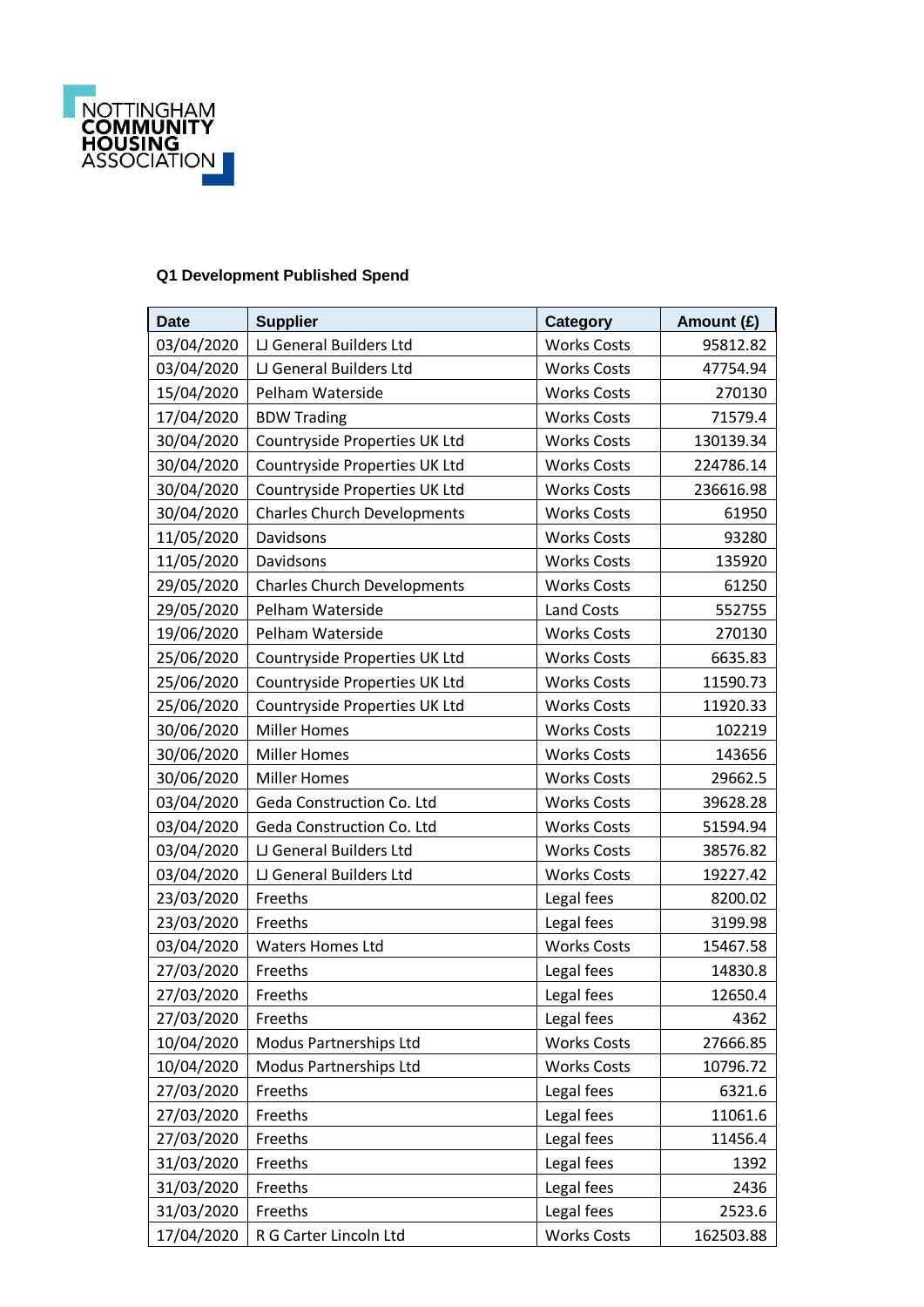| 17/04/2020 | <b>Woodhead Regeneration Ltd</b>     | <b>Works Costs</b> | 43221.95  |
|------------|--------------------------------------|--------------------|-----------|
| 17/04/2020 | <b>Woodhead Regeneration Ltd</b>     | <b>Works Costs</b> | 47580.46  |
| 17/04/2020 | LJ General Builders Ltd              | <b>Works Costs</b> | 24480.13  |
| 17/04/2020 | LJ General Builders Ltd              | <b>Works Costs</b> | 12201.37  |
| 17/04/2020 | Hodgkinson Builders Ltd              | <b>Works Costs</b> | 61305.79  |
| 12/03/2020 | Freeths                              | Legal fees         | 568.8     |
| 01/05/2020 | Modus Partnerships Ltd               | <b>Works Costs</b> | 24525.24  |
| 01/05/2020 | Modus Partnerships Ltd               | <b>Works Costs</b> | 9570.74   |
| 01/05/2020 | <b>Mercer Building Solutions Ltd</b> | <b>Works Costs</b> | 57559.91  |
| 01/05/2020 | <b>Mercer Building Solutions Ltd</b> | <b>Works Costs</b> | 39374.94  |
| 01/05/2020 | United Living North Ltd              | <b>Works Costs</b> | 28623.81  |
| 01/05/2020 | United Living North Ltd              | <b>Works Costs</b> | 20698.65  |
| 01/05/2020 | United Living North Ltd              | <b>Works Costs</b> | 8606.51   |
| 01/05/2020 | United Living North Ltd              | <b>Works Costs</b> | 13791.92  |
| 01/05/2020 | LJ General Builders Ltd              | <b>Works Costs</b> | 50554.24  |
| 01/05/2020 | LJ General Builders Ltd              | <b>Works Costs</b> | 25197.2   |
| 03/04/2020 | Freeths                              | Legal fees         | 555       |
| 15/05/2020 | LJ General Builders Ltd              | <b>Works Costs</b> | 72183     |
| 15/05/2020 | LJ General Builders Ltd              | <b>Works Costs</b> | 35977.39  |
| 15/05/2020 | Woodhead Regeneration Ltd            | <b>Works Costs</b> | 74765.49  |
| 15/05/2020 | <b>Woodhead Regeneration Ltd</b>     | <b>Works Costs</b> | 82304.87  |
| 22/05/2020 | R G Carter Lincoln Ltd               | <b>Works Costs</b> | 241288.59 |
| 22/05/2020 | Dukeries Homes Ltd                   | <b>Works Costs</b> | 69067.27  |
| 22/05/2020 | Dukeries Homes Ltd                   | <b>Works Costs</b> | 256780.81 |
| 22/05/2020 | <b>Dukeries Homes Ltd</b>            | <b>Works Costs</b> | 163193.02 |
| 22/05/2020 | Hodgkinson Builders Ltd              | <b>Works Costs</b> | 48793.29  |
| 11/05/2020 | Amber Valley Borough Council         | Other costs        | 1145.43   |
| 11/05/2020 | Amber Valley Borough Council         | Other costs        | 1145.43   |
| 22/05/2020 | Countryside Properties UK Ltd        | <b>Works Costs</b> | 4828.25   |
| 22/05/2020 | Countryside Properties UK Ltd        | <b>Works Costs</b> | 2682.36   |
| 22/05/2020 | Countryside Properties UK Ltd        | <b>Works Costs</b> | 3218.84   |
| 30/05/2020 | Countryside Properties UK Ltd        | <b>Works Costs</b> | 110582.23 |
| 30/05/2020 | Countryside Properties UK Ltd        | <b>Works Costs</b> | 90371.77  |
| 30/05/2020 | Countryside Properties UK Ltd        | <b>Works Costs</b> | 24537.7   |
| 30/05/2020 | Countryside Properties UK Ltd        | <b>Works Costs</b> | 24637.76  |
| 29/05/2020 | LJ General Builders Ltd              | <b>Works Costs</b> | 44919.7   |
| 29/05/2020 | LJ General Builders Ltd              | <b>Works Costs</b> | 22388.84  |
| 06/06/2020 | <b>Mercer Building Solutions Ltd</b> | <b>Works Costs</b> | 36370.74  |
| 06/06/2020 | <b>Mercer Building Solutions Ltd</b> | <b>Works Costs</b> | 24880.09  |
| 29/05/2020 | Countryside Properties UK Ltd        | <b>Works Costs</b> | 45922.81  |
| 29/05/2020 | Countryside Properties UK Ltd        | <b>Works Costs</b> | 208108.69 |
| 29/05/2020 | Countryside Properties UK Ltd        | <b>Works Costs</b> | 175474.8  |
| 29/05/2020 | United Living North Ltd              | <b>Works Costs</b> | 38074.12  |
| 29/05/2020 | United Living North Ltd              | <b>Works Costs</b> | 27532.43  |
| 29/05/2020 | United Living North Ltd              | <b>Works Costs</b> | 11447.99  |
| 29/05/2020 | United Living North Ltd              | <b>Works Costs</b> | 18345.41  |
| 05/06/2020 | Modus Partnerships Ltd               | <b>Works Costs</b> | 70673.22  |
| 05/06/2020 | Modus Partnerships Ltd               | <b>Works Costs</b> | 27579.56  |
| 05/06/2020 | Geda Construction Co. Ltd            | <b>Works Costs</b> | 9113.03   |